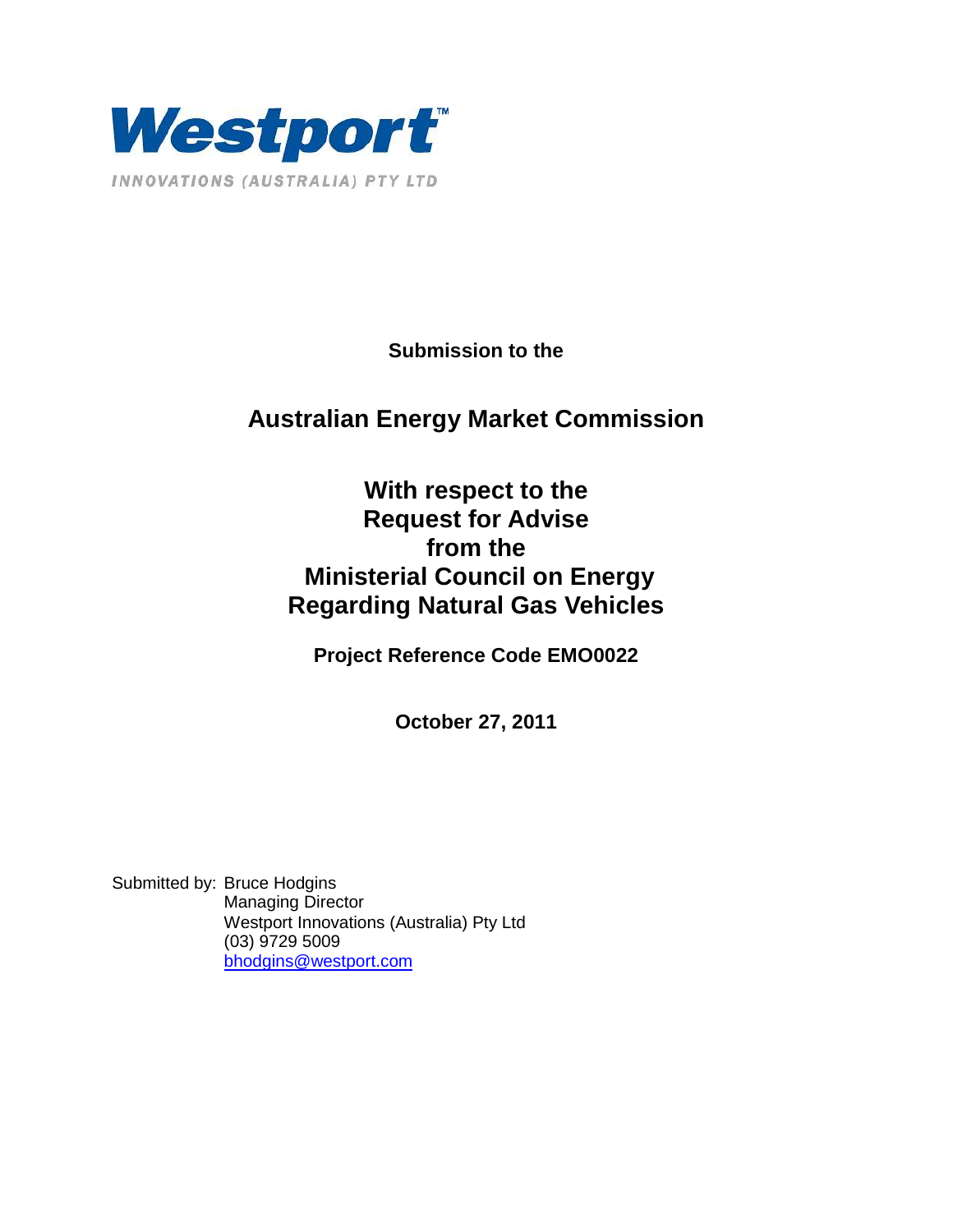### **Introduction**

Westport Innovation (Australia) Pty Ltd provides marketing, sales, parts and service support for the unique Westport HD high-pressure direct injection (HPDI) natural gas engine and fuel system for heavy duty trucks in the Australian market. The currently available Westport HD product is available as a factory-equipped option through Kenworth Trucks in Australia. There are several other truck OEM's interested in offering direct-injection natural gas engines in the Australian heavy-duty truck sector, and Westport has several initiatives to apply HPDI to larger HHP (high horsepower) engines used in mining, marine, and locomotive applications in the future.

Westport Power Inc., the Canadian parent company to Westport Australia, has working arrangements with some of the largest transportation OEM's in the world, including Volvo, Caterpillar, Cummins, Wiechai, Ford, and GM. We have also established strong ties with LNG fuel providers, such as Shell globally, Wesfarmers LNG, and BOC in Australia. Westport has also participated in a number of government studies interested in the role of natural gas in transportation for enhancing energy security, carbon reduction, and economic efficiency.

### **Step 1 – Technology**

Westport HD technology is based on the HPDI principal using the Diesel Cycle combustion process to replicate the high performance and efficiency of the diesel engine, but with the primary fuel energy provided by injection of natural gas at high pressure late in the compression stroke. Due to the higher energy required for auto-ignition of natural gas versus diesel, a small

amount of diesel pilot is injected to initiate combustion. Diesel substitution ratios are in the range of 94-97% natural gas in a wide variety of applications and duty cycles.

The primary benefits of HPDI are the matching of the diesel engine's power and torque curves and transient response without increasing heat rejection, while allowing 95% natural gas fuel substitution and 25-29% greenhouse gas reduction from the base diesel levels. The high natural gas usage allows for substantial fuel cost reductions for operators in areas where natural gas is substantially lower price than diesel fuel. The substantial natural gas substation also provides benefits to countries concerned with energy security and diversification, and use of abundant domestic supply of natural gas in many regions of the world.



Due to the high fuel consumption of heavy-duty trucks, mining vehicles, and locomotives, most applications will tend toward on-board energy storage in the form of LNG, although some niche applications may be able to use CNG. LNG energy density is approximately three times greater than CNG (at 200 bar), but is only 60% that of diesel fuel on a volume basis.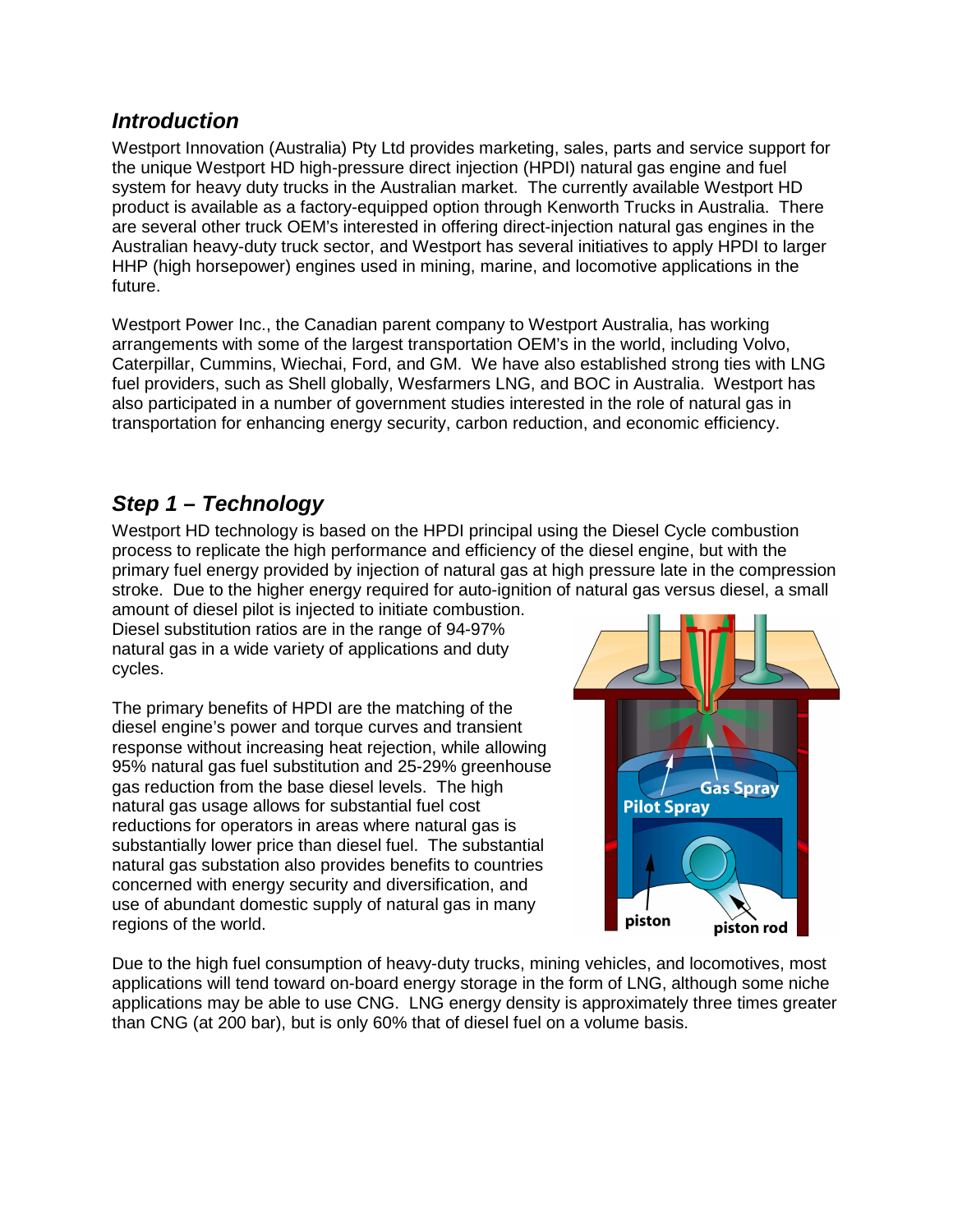# **Step 2 – Market Potential**

 $\overline{\phantom{a}}$ 

Westport believe that market penetration in areas with compelling natural gas pricing relative to diesel and strategic corridor LNG refuelling capacity can reach 20% of the on-road heavy-duty transport sector, and 40% of the off-road mining and locomotive markets in 10 years. In Australia, that represents a total potential shift of 145 Petajoules of energy from petroleum to natural gas by 2022<sup>1</sup>. While this is a substantial shift toward an abundant domestic resource with major gains in energy security and diversification, it represents only 6% of the projected domestic natural gas use, or only 5% of the LNG expected to be exported from Australia in  $2022<sup>2</sup>$ . Given the anticipated increase in low-cost LNG exports from North America and other areas with abundant shale gas reserves, the diversion of LNG into domestic transportation markets may help stabilize natural gas pricing somewhat, although likely to be at lower pricing than today.

The projected price for natural gas and oil from the US Department of Energy shows an increasing pricing gap in dollars per unit energy between the two commodities over the timeframe through 2035, achieving and maintaining a 3:1 ratio for the price of oil to natural gas in the US market.



#### Oil to natural gas price ratio remains high over the projection

For the on-road heavy-duty transportation market in Australia, a 20% market penetration would mean approximately  $25,000^3$  prime movers on LNG by 2022. To achieve this level of penetration would require sales of approximately 200 units in 2012 and a 45% compounding annual growth rate. As of 2011, there are less than 200 LNG trucks in the Australian market, and sales of new LNG trucks are less than 50 units per year.

<sup>1</sup> Based on ABARES Energy Update 2011 data for 2009-2010 energy consumption by sector, assuming a 2.5% per annum increase in energy consumption (average growth from 1990 to 2010)

 $2$  Based on ABARES Energy Update 2011 data of 972 PJ of LNG exported in 2009-10, assuming 11.0% CAGR (5-year average annual growth rate).<br><sup>3</sup> Baasd an Augtralian Bureau of Statistics, M

Based on Australian Bureau of Statistics, Motor Vehicle Census, 31 Jan 2011 for articulated trucks (85,965 registered in Jan 2011) and average annual growth rate of 3.8% (2006-2011 data for articulated trucks).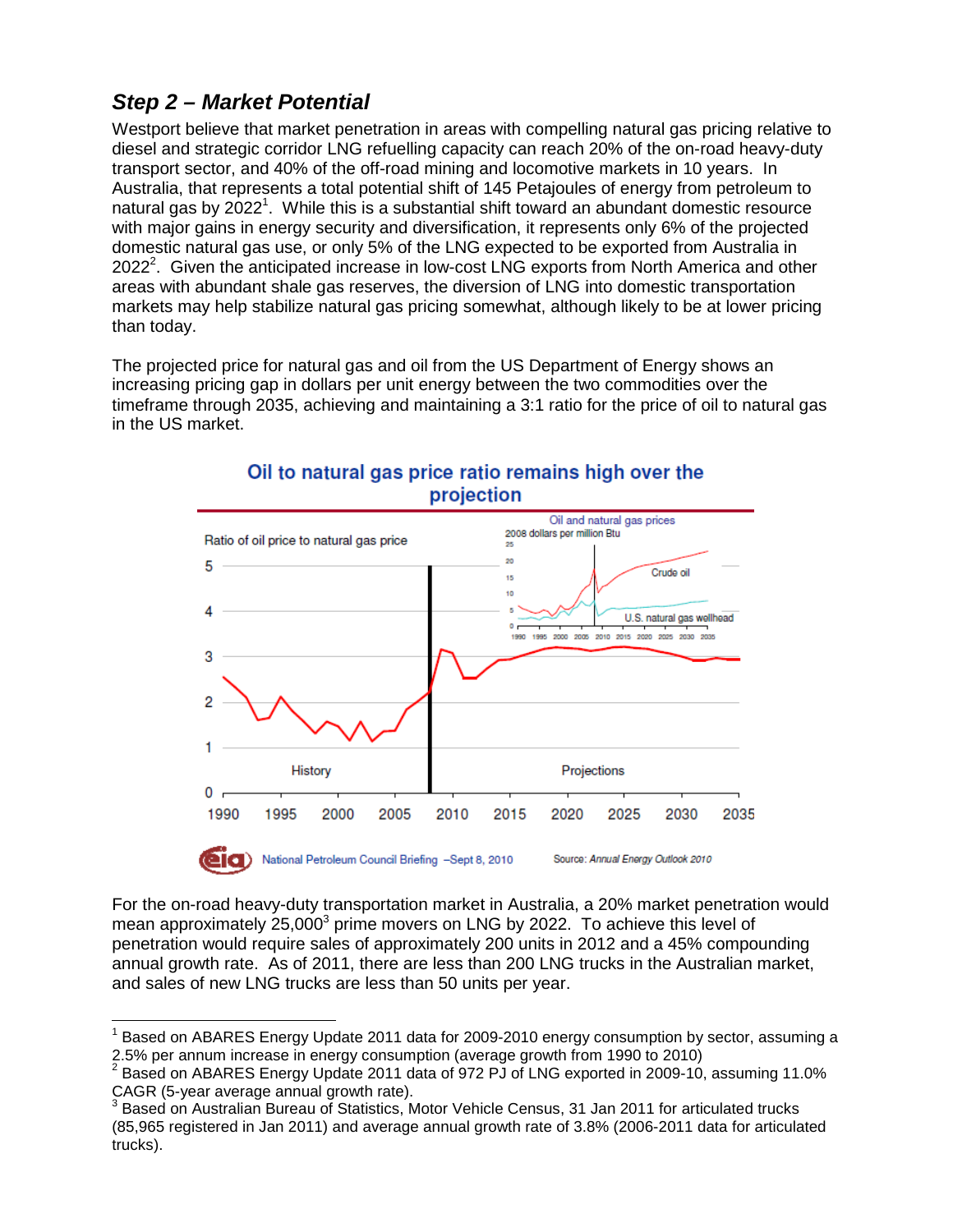# **Step 3 – Cost and Benefits**

Transformation of the transportation energy mix to support natural gas involves cost in the following main areas:

- LNG fuel production (liquefaction and storage)
- LNG fuel distribution (tankers)
- LNG dispensing stations (storage, pumping, and metering)
- LNG vehicle application engineering and development
- LNG trucks/equipment capital cost increment
- Service facility upgrades (ventilation, electrical classifications)
- Service training and certification
- Parts supply (inventory and distribution)

In Canada, "The Natural Gas Use in the Canadian Transportation Sector Deployment Roadmap<sup>74</sup> initiative, published in December 2010 by Natural Resources Canada (NRCan), brought together stakeholders from governments, industry and representatives from environmental non-governmental organizations and academia to discuss the potential for natural gas use across the medium- and heavy-duty transportation sector, explore strategies for overcoming barriers associated with its use, and develop recommendations for deployment.

According to this Roadmap, Canada's transportation sector, like Australia's, could benefit from expanding the use of lower-emission technologies and fuels such as natural gas. For medium and heavy-duty vehicles that operate in return-to-base and corridor fleets, the Roadmap

identified the following important potential benefits for natural gas to:

- Diversify energy use in the transportation sector and meet increasing energy demand;
- Reduce carbon emissions from the transportation sector;
- Introduce into a new market a costeffective fuel that has historically traded at a discount to crude oil-based fuels on an energy equivalent basis;
- Provide an alternative compliance option as carbon-related regulations enter the transportation sector.





Despite these potential benefits, market adoption

for medium- and heavy-duty natural gas vehicles (NGVs) in Canada (and Australia) has been very limited to date. The significant challenges associated with NGV deployment, include:

- operating risks associated with costs and technology performance
- high upfront vehicle costs
- lack of widespread infrastructure
- non-economic issues, including scarce recent experience with NGVs
- insufficient information about current technology
- lack of comfort with NGVs based on past history.

 4 "The Natural Gas Use in the Canadian Transportation Sector Deployment Roadmap" can be downloaded at http://oee.nrcan.gc.ca/transportation/alternative-fuels/resources/roadmap.cfm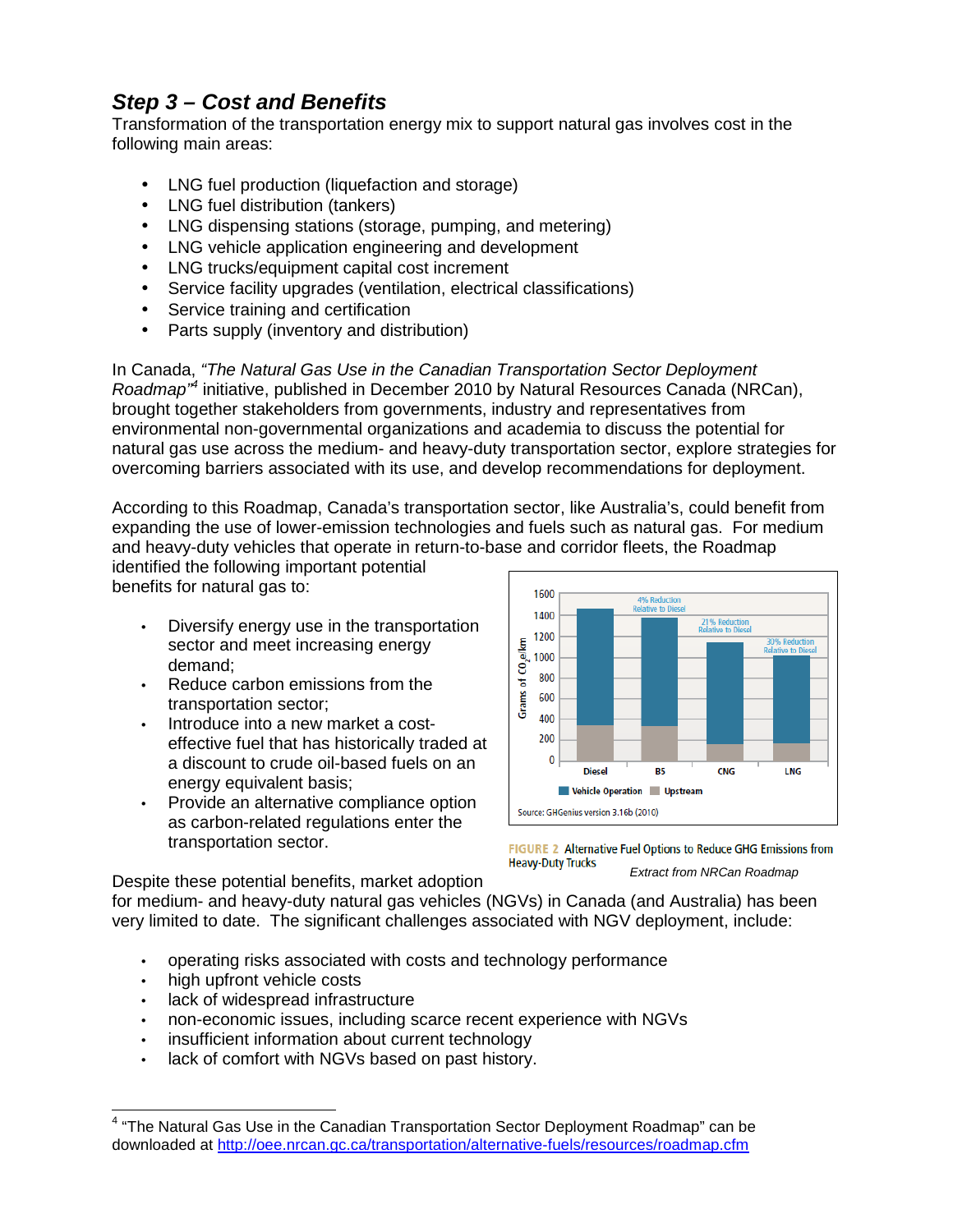To address these barriers, the Roadmap's Working Groups and Roundtable's members developed a set of recommendations which reflected findings related to business modelling work; capacity-building needs; and research, development, and demonstration (RD&D) requirements. The recommendations can be categorized into four key areas:

- 1) De-risking Investment and Early Adoption
- 2) Addressing Information Gaps
- 3) Increasing Capacity to Sustain Markets
- 4) Ensuring Ongoing Competitiveness.

The following table identifies the recommendations and the roles and responsibilities assigned to the different stakeholders in implementing these recommendations.

TABLE 1 Natural Gas Use in Transportation: Roles and Responsibilities

|                                                  |                                    | <b>GOVERNMENTS</b> | <b>NG PRODUCERS.</b><br><b>TRANSPORTERS.</b><br><b>AND DISTRIBUTORS</b> | <b>INFRASTRUCTURE</b><br><b>AND VEHICLE SUPPLY</b><br><b>STREAM</b> | <b>END-USERS</b> |
|--------------------------------------------------|------------------------------------|--------------------|-------------------------------------------------------------------------|---------------------------------------------------------------------|------------------|
| De-risking Investment<br>and Early Adoption      | <b>Vehicle Premium</b>             | ٠                  | п                                                                       |                                                                     | ٠                |
|                                                  | Corridor Infrastructure            | ٠                  | п                                                                       | ■                                                                   |                  |
|                                                  | Return-to-Base<br>Infrastructure   |                    | п                                                                       | п                                                                   | ▪                |
|                                                  | <b>Demonstrations</b>              | ٠                  |                                                                         | ٠                                                                   | ٠                |
| Addressing<br><b>Information Gaps</b>            | <b>Education and Outreach</b>      | ٠                  | п                                                                       | п                                                                   |                  |
| Increasing Capacity to<br><b>Sustain Markets</b> | <b>Codes and Standards</b>         | ٠                  | п                                                                       | п                                                                   |                  |
|                                                  | Training                           | ٠                  | п                                                                       | ▪                                                                   |                  |
|                                                  | Implementation<br>Committee        | ▬                  | п                                                                       | п                                                                   | ▪                |
| <b>Ensuring Ongoing</b><br>Competitiveness       | R&D                                | ٠                  |                                                                         | п                                                                   |                  |
|                                                  | Use of NG in Other<br>Applications | ٠                  | п                                                                       | ٠                                                                   | ٠                |

Extract from NRCan Roadmap

As mentioned previously, the benefits of a 20% penetration of LNG into on-road transport and 40% into mining and locomotives could achieve a 145 Petajoule shift from oil to natural gas by 2022, providing substantial energy security and diversity for Australia. This additional usage of natural gas could be supplied completely from domestic resources, at the expense of roughly 5% of the expected LNG export market. This assumes that LNG exports grow at the 5-year average growth rate of 11% per annum (2004-05 through 2009-10 average), but rapidly growing coal-based methane and shale gas resources could provide much stronger natural gas production that could alone meet or exceed the transportation, mining, and locomotive natural gas utilization.

### **Step 4 – Natural Gas Regulatory Environment to Facilitate Economically Efficient Uptake of NGV's**

The adoption of LNG trucks and locomotives is most heavily influenced by the economic returns and risk to the end user. Fuel price differential between diesel and LNG has the highest degree of influence on the overall economic returns to the operators of LNG vehicles, and the degree of risk is a relationship between the amount of capital deployed (for LNG vehicles) and the economic returns (fuel savings). Two standard risk measures used by operators is payback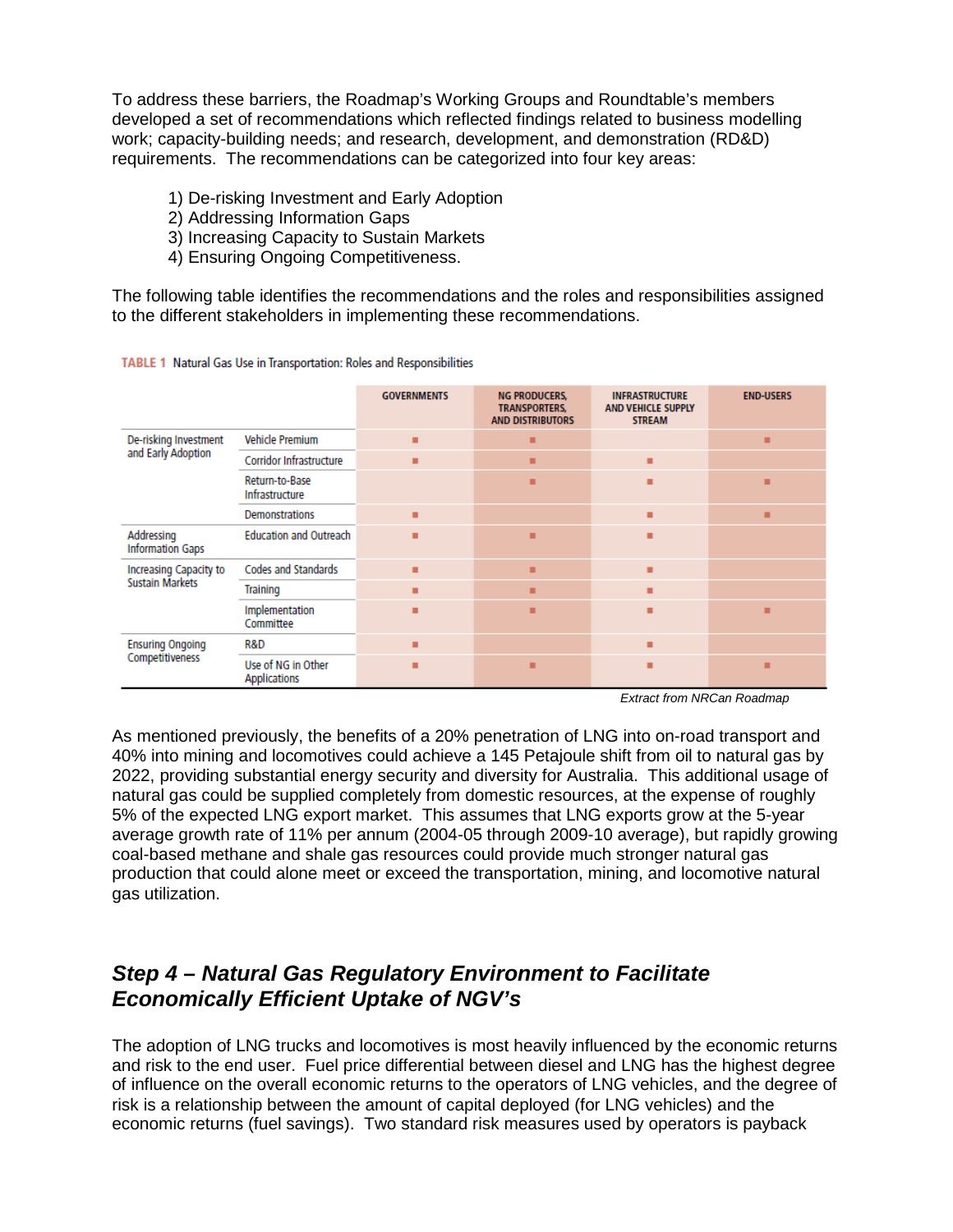time (years to payback incremental capital deployed with annual operating cost savings) and net present value (NPV) of the lifecycle cost savings (operating cost savings after repayment of incremental capital over the operating life).

**TABLE 1** Potential Policy Tools to Support NGV Market Development

| <b>DESCRIPTION/ROLE/RATIONALE</b>                                                                                                                                                                                                                                                                                                                                                                                                                                                                                                                                                                                                                                                                                                                                                                                                                                                                                                                                      | <b>EXAMPLES</b>                                                                                                                                                                                                                                                                                                                                                                                                                                                                                                                                                                                                                                                                        |
|------------------------------------------------------------------------------------------------------------------------------------------------------------------------------------------------------------------------------------------------------------------------------------------------------------------------------------------------------------------------------------------------------------------------------------------------------------------------------------------------------------------------------------------------------------------------------------------------------------------------------------------------------------------------------------------------------------------------------------------------------------------------------------------------------------------------------------------------------------------------------------------------------------------------------------------------------------------------|----------------------------------------------------------------------------------------------------------------------------------------------------------------------------------------------------------------------------------------------------------------------------------------------------------------------------------------------------------------------------------------------------------------------------------------------------------------------------------------------------------------------------------------------------------------------------------------------------------------------------------------------------------------------------------------|
| Fiscal measures reduce the main economic barrier to market<br>entry by reducing financial risk.<br>End-users perceive early adoption as being risky and, in<br>particular, they attach uncertainty and high risk to:<br>The residual value of an NGV after the initial ownership period<br>of, for instance, four to five years for highway tractors; and<br>The lack of refuelling infrastructure relative to diesel<br>fuel infrastructure.<br>$\equiv$ Fiscal measures may lower upfront vehicle cost, guarantee<br>residual vehicle values, assist with access to refuelling<br>infrastructure, or ensure fuel savings relative to incumbent fuels.<br>Increased early adoption of NGVs in larger quantities would help<br>industry achieve the economies of scale required to bring down<br>the cost of vehicle systems.                                                                                                                                          | Tax measures (e.g. accelerated capital cost allowances and<br>investment tax credits) and cash rebates that may apply to<br>the vehicle, refuelling infrastructure, or fuel price differential.<br>In its 2010 budget, the Province of Québec announced<br>adjustments to its accelerated capital cost allowances in<br>support of LNG Class 8 trucks. The capital cost allowance<br>measure allows for asset write-down within a significantly<br>reduced time frame compared with a conventional truck,<br>with the goal of de-risking upfront capital investment for<br>the fleet.<br>Cash rebates have been provided in the past to reduce the<br>incremental cost of the vehicle. |
| Regulation for GHG reduction is being developed for medium-<br>and heavy-duty vehicles in the 2014 period. With careful design,<br>these regulations could recognize and include the GHG benefits<br>of natural gas vehicles.<br>$\blacksquare$ The rationale for regulating these vehicles is similar to that for<br>light-duty vehicle regulation - most major governments have<br>intervened with fuel economy or GHG standards to overcome the<br>market failure of consumers not valuing fuel savings beyond the<br>three-year period.<br>Benefits of regulation include market certainty in terms of<br>acceptable levels of environmental performance and equal<br>treatment of technologies, as all must meet the same standard.<br>■ With regard to another regulatory issue, governments could<br>provide assistance by addressing regulations governing vehicle<br>weights and dimensions to allow some overweight margin for<br><b>LNG-fuelled trucks.</b> | Fuel economy and GHG regulations for light-duty vehicles.<br>Low-carbon fuel standards as implemented in California and<br>British Columbia and under consideration in Ontario.                                                                                                                                                                                                                                                                                                                                                                                                                                                                                                        |
| End-users identified gaps in terms of information and awareness<br>concerning NGVs as an option that could serve their needs.<br>It is also the responsibility of governments to provide essential<br>information to enable markets to function efficiently, especially<br>where there is the absence of a single private sector actor that<br>operates across the entire spectrum of the natural gas vehicle<br>value chain.<br>Governments are regarded as unbiased providers of information<br>in the vehicle and fuels market arena, and this is important<br>to end-users.<br><b>E</b> Benefits of these measures include the development of a broader<br>understanding of the benefits and commercial applicability - and<br>therefore a greater consideration/adoption of - NGVs.                                                                                                                                                                               | ■ Websites and fleet information hubs.<br><b>Examples of these initiatives already in progress include the</b><br>Clean Cities Program in the United States.                                                                                                                                                                                                                                                                                                                                                                                                                                                                                                                           |
| RD&D assistance for NGVs can leverage existing private sector<br>spending and help position Canadian technologies to be more<br>competitive and, ultimately, generate regional economic benefits.<br>Diesel technologies have been assisted by substantial R&D<br>funding over the past decade to meet more stringent tailpipe<br>standards; R&D assistance for natural gas technologies would<br>extend similar treatment and help level the playing field.<br>End-users have identified the need for a greater range of<br>natural gas products from which to choose, and targeted R&D<br>investment can assist market development by increasing model<br>availability. Production-oriented R&D investments could reduce<br>the incremental cost of NGVs and break through the low volume/<br>high upfront cost barrier faced by innovative lower-emission                                                                                                           | The National Renewable Energy Laboratory's Natural Gas<br>Engine Research and Development Program.                                                                                                                                                                                                                                                                                                                                                                                                                                                                                                                                                                                     |
|                                                                                                                                                                                                                                                                                                                                                                                                                                                                                                                                                                                                                                                                                                                                                                                                                                                                                                                                                                        |                                                                                                                                                                                                                                                                                                                                                                                                                                                                                                                                                                                                                                                                                        |



According to the NRCan Roadmap, policy tools are needed to both address market barriers and ensure the industry becomes self-sustaining and competitive over the long term. The preceding table extracted from the Roadmap describes the potential policy tools that could support the development of the NGV market.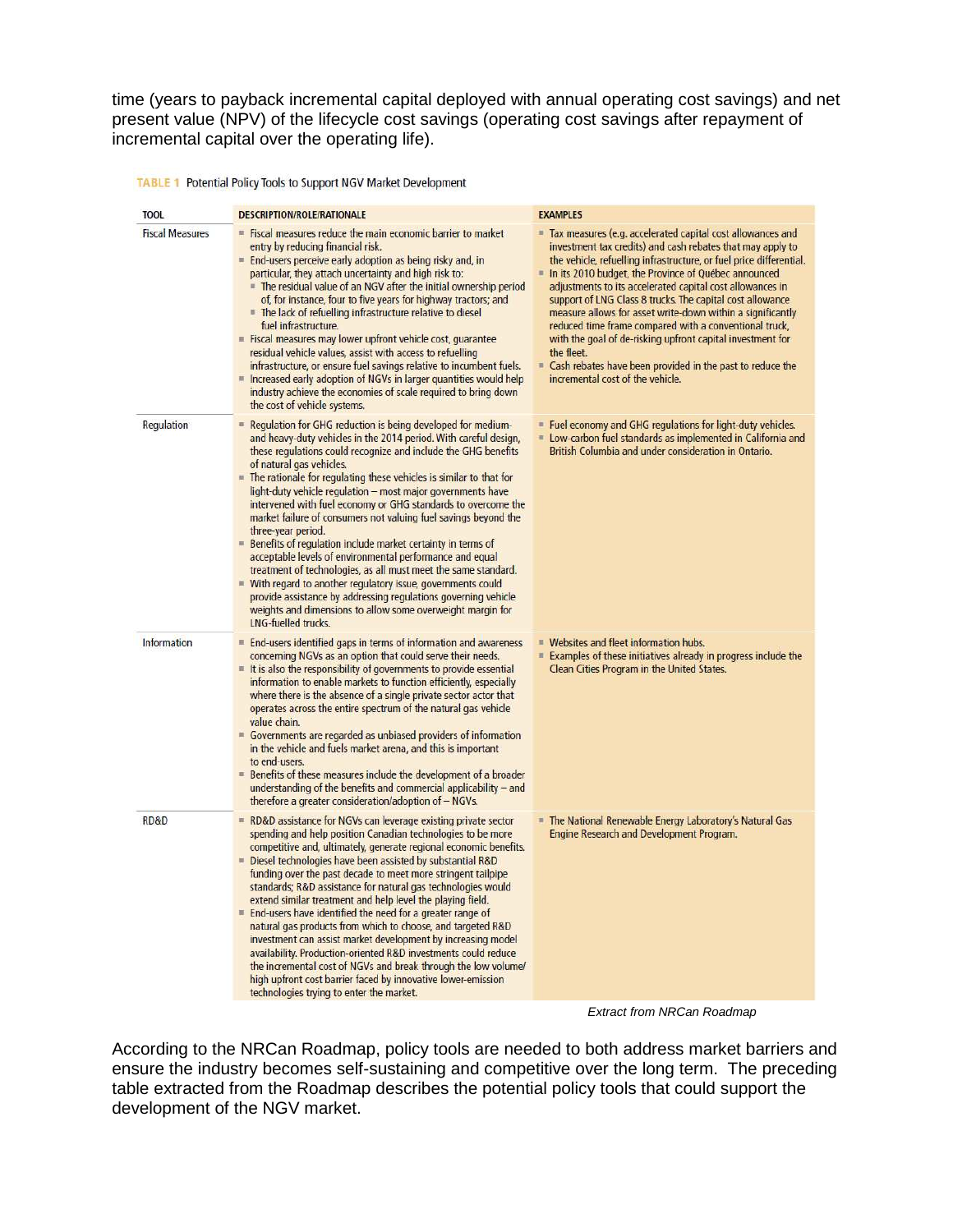With strong economic conditions for LNG vehicles with manageable risk levels, LNG infrastructure will be rapidly deployed by energy companies providing that regulatory complexity and delays are minimized.

# **Step 5 – Changes Required to Natural Gas Regulations to Achieve Efficient Uptake of NGV's**

From a regulatory viewpoint, the following environment would facilitate an economically efficient uptake of natural gas vehicles:

- Tax or incentive advantages provided to LNG fuel relative to diesel fuel. This can be achieved by lower excise or fuel tax on natural gas (such as Canada's exemption of fuel and excise tax on CNG and LNG), or implementation of a special fuel credit for natural gas (such as the USD\$0.50 per gallon credit provided to LNG retailers in the US).
- Reduced consumer tax or stamp duty on purchase of new LNG trucks/equipment.
- Incentives or credits directed at reducing the incremental capital for purchasing natural gas vehicles. This option allows for performance-based differentiating credits based on vehicle technology related to greenhouse gas reductions, percentage of natural gas utilized (impact on energy security), or other environmental or national benefits.
- Adjustment of vehicle weight and length restrictions to accommodate the inherent physical requirements driven by the lower volumetric energy density of natural gas and mass of the fuel storage. This measure can be implemented to provide equality with diesel trucks, or as a low cost means of providing an additional benefit to natural gas vehicles.
- Streamlined regulatory and permit policies for rapid growth of LNG production facilities, LNG transport and distribution, LNG dispensing station facilities, and CNG compression and dispensing stations.
- Accelerated or enhanced depreciation allowances for natural gas vehicles/equipment and LNG infrastructure, including LNG vehicle production facility upgrades and R&D
- Uniform national natural gas vehicle, infrastructure, service facilities, and service training standards
- Incentives or offsets for training of qualified personnel to build and service natural gas vehicles/equipment and infrastructure

It is important to recognise that the current Australian fuel taxation and rebate policies would add roughly 10.5 cents per diesel litre equivalent<sup>5</sup> (DLE) additional tax cost to LNG used in heavy duty trucks relative to diesel trucks by 2015. This picture worsens to over 17 cents per DLE additional tax on LNG relative to diesel if the current plan for adding carbon tax to diesel fuel 1 July 2014 is not implemented. **Current Australian fuel tax and rebate policies are a significant disincentive to the adoption of natural gas for transportation that should be reviewed in conjunction with any new policies for natural gas use in transportation**.

 5 Diesel litre equivalent (DLE) is the amount of energy in lower heating value (LHV) of one litre of diesel fuel, and is used to allow comparison of LNG and diesel fuel on a common basis. Regulatory policies and metering of LNG should be on a mass (kg) basis.